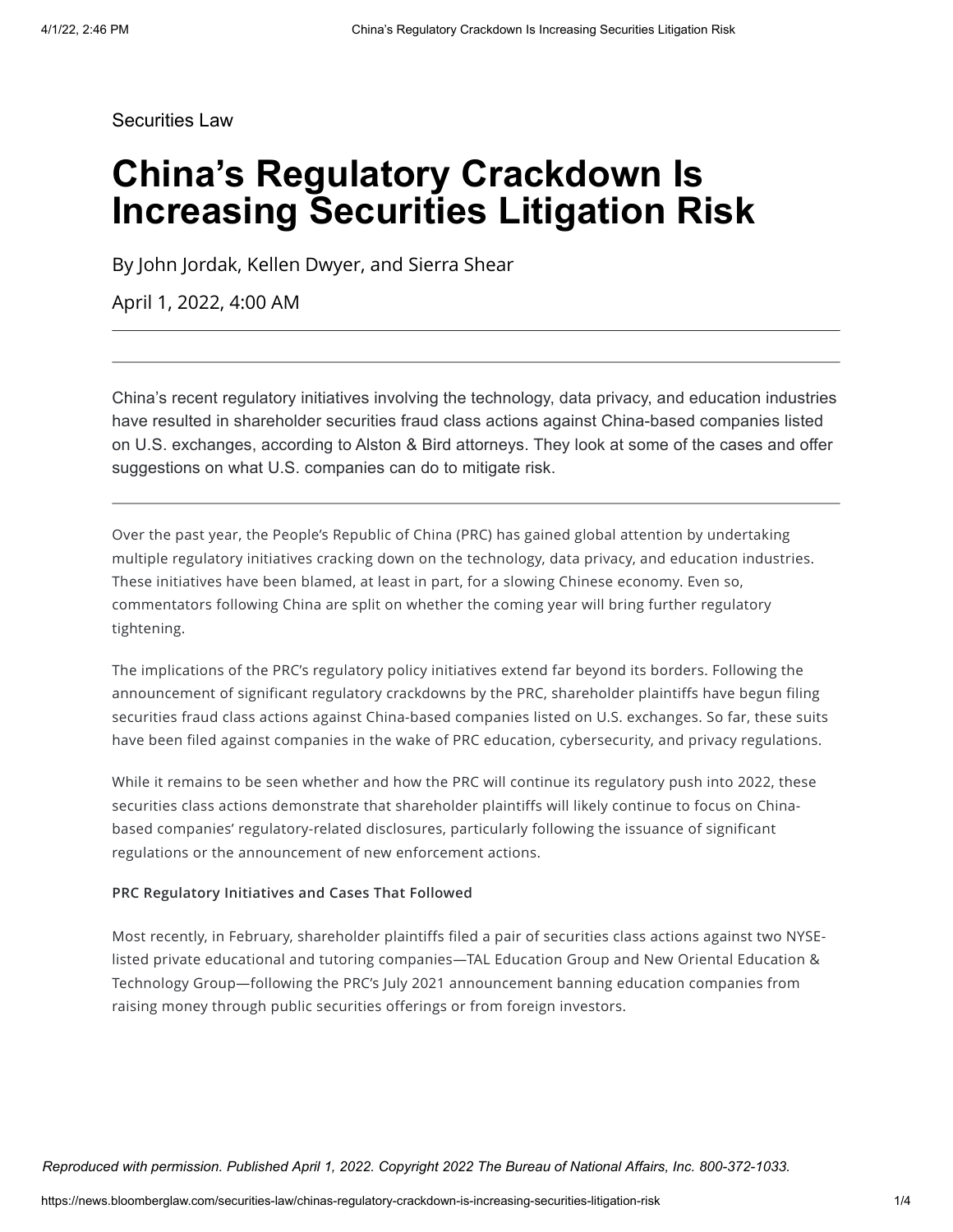In both lawsuits, shareholder plaintiffs alleged defendants issued false and misleading statements that they operated in compliance with PRC regulations and would benefit from future regulations.The education companies allegedly suffered stock price declines of greater than 90% following the announcement of the July 2021 PRC regulations, among other things.

Similarly, in July 2021, shareholder plaintiffs filed securities class actions against three newly public technology companies—DiDi Global, Full Truck Alliance, and Kanzhun Limited—in the wake of significant data privacy rules announced by the PRC.

The suits followed purported PRC cybersecurity regulatory investigation revelations about the companies that came to light weeks after each conducted initial public offerings on a U.S. stock exchange.

The complaints focused on each company's alleged failure to disclose they were subject to a cybersecurity regulatory review that could hinder business prospects, including by suspending new user registrations on their platforms or by removing their apps from app stores. The technology companies allegedly suffered stock price declines of approximately 5% to 15% following the announcement of the PRC cybersecurity agency's investigations.

### **How to Manage Securities Litigation Risk**

As these cases demonstrate, shareholder plaintiffs have pursued new theories in the wake of stock price declines following the issuance of significant regulation by the PRC.

In light of these recent developments, companies should consider and take steps to manage the emerging securities litigation risk related to regulation by China.

**Consider shareholder focus on China-based companies.** As seen in the recent suits against education and technology companies based in China and listed on U.S. exchanges, companies based in China and operating in any heavily regulated industry, but subject to U.S. securities laws, should remain mindful of their regulatory-related disclosures.

**Evaluate the potential for heightened risks to technology companies.** Companies in the technology sector may face heightened securities litigation risk because the Chinese government has recently signaled a continued interest in regulating technology companies operating there.

For instance, Chinese rules came into force earlier this month governing the way technology companies use recommendation algorithms, which may impact the algorithms that power some of China's most notable homegrown tech giants. Technology companies should consider whether to strengthen their regulatory-related disclosures in light of the emerging risks for the industry.

**Stay up-to-date on the evolving regulatory landscape.** Companies with significant operations in China that are subject to Chinese law should remain keenly aware of the quickly changing regulatory landscape there, including regulations that could significantly impact their business operations or prospects.